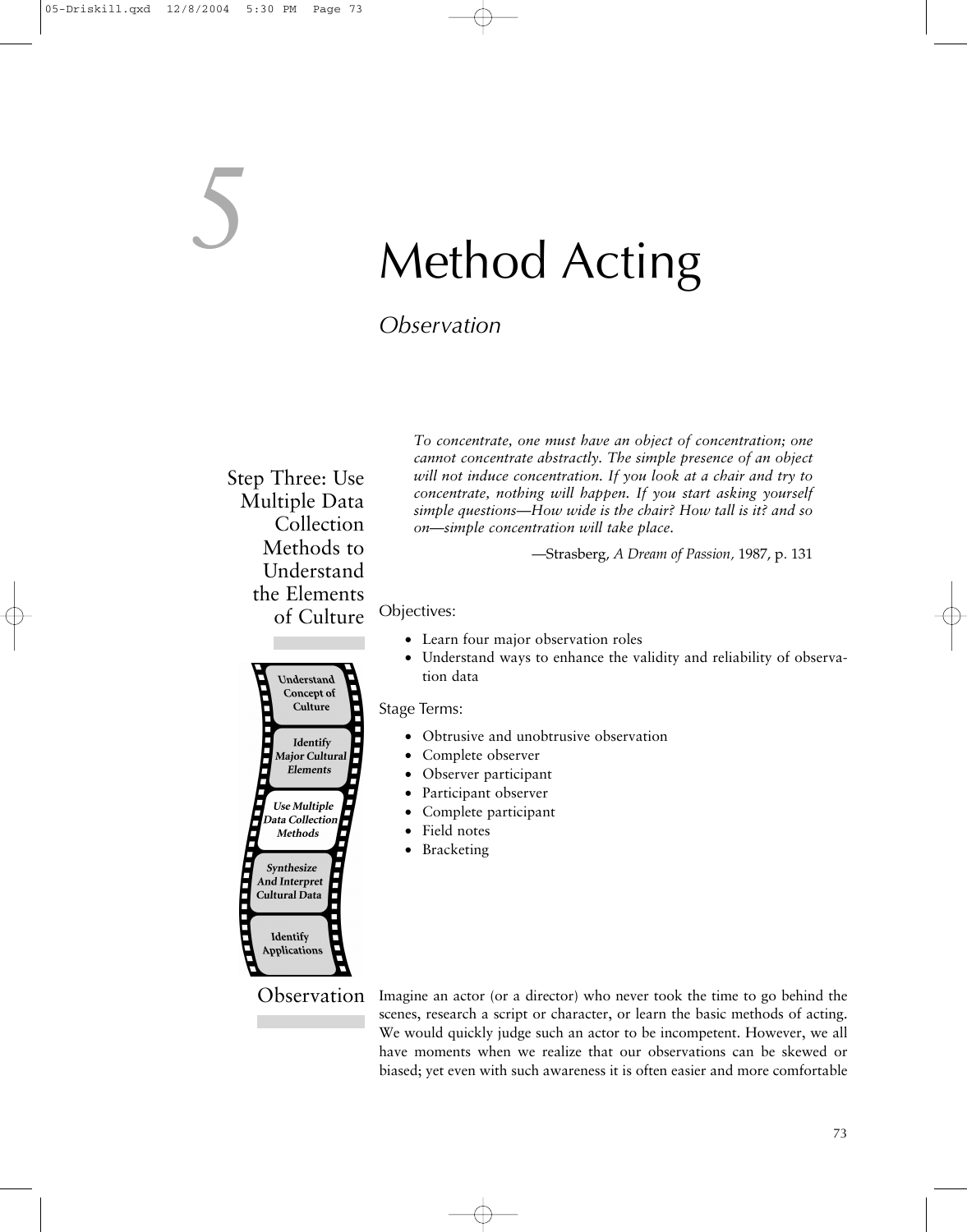to maintain our roles and avoid change. This awareness of bias in our perception can and should motivate us to sharpen our observation skills. Given this need, the goal in this chapter is to improve our understanding of and our ability to enact effective observer roles—the core or foundation of method acting and cultural analysis.

Observation is critical to method actors, as expressed by Lee Strasberg (1987). He describes training actors to concentrate on the particulars of a process that has become automatic, such as drinking a beverage. Only in concentrating on each element of the habitual behavior can the actor master the subtleties of re-creating a common behavior on stage. The actor must spend many hours in analyzing and practicing a behavior in order for it to appear natural and compelling on stage. Strasberg writes, "The ability to interrupt the automatic functioning of the nerves and muscles in order to create an object's presence for oneself . . . is part of the process of creating reality rather than imitating it" (p. 133).

Observer roles can be categorized by examining the degree of "obtrusiveness" or degree of influence the observer has on the members of organizations. "Obtrusive" behavior is that which calls attention to the observer, affecting the flow of behavior being observed. Different behavior may be seen as obtrusive depending on the organization. For example, extensive note taking during a meeting may be the norm in certain organizations, thus taking notes during a meeting would be unlikely to influence the flow of the meeting. Conversely, such note taking during a ritual morning coffee break would be likely to trigger responses from other members of the organization. Reviews of four observation roles followed by observation guidelines are presented as ways to consider the implication of each type of observer role.

#### Selecting a Method of Observation

There are four major observer roles. Each role involves trade-offs based on such factors as objectivity, insight into interactions, and ethics. As you review these, realize that it is not uncommon to move between different roles. In other words, entering into one type of observation role does not preclude your engaging in another type of role at some other point in time. For example, we have had students begin observation of a given nonprofit as a complete observer and switch to a participant observer as they began to identify with the mission of the nonprofit and get to know the staff and volunteers.

#### *1. Complete Observer*

In this role, you observe the culture with or without the organization's knowledge and without direct interaction with members. (Please note, however, that your instructor may require you to gain permission from the organization, even if you are studying your own organization.) To use the drama metaphor, you would be an actor doing research for a role, observing behavior of people similar to the character you are to portray. Assuming this role carries several implications:

05-Driskill.qxd 12/8/2004 5:30 PM Page 74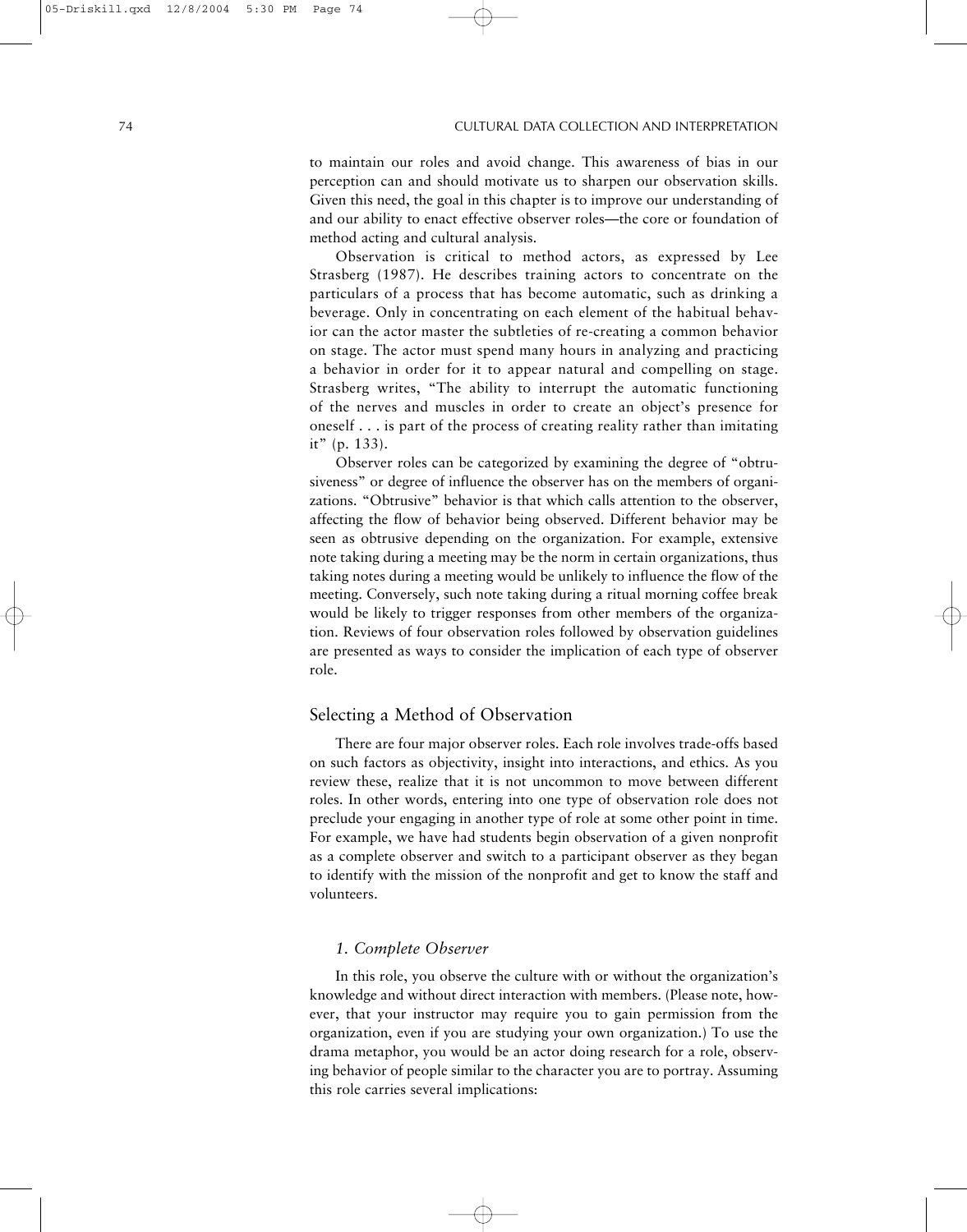• In traditional research terms, the researcher may have increased objectivity due to the lack of involvement with organization members that might bias his or her judgment.

• On the other hand, qualitative researchers would argue that the researcher would possibly also have fewer and less valid insights due to the distance from experience of members.

• The role of complete observer can raise possible ethical problems if you observe individuals without their permission, depending on the purposes of the research. If the organization studied is a professional football team, for instance, and performances are public, then the ethical concerns are less of an issue. In all instances, ethical guidelines must be observed.

• The complete observer role may be best when you do not have full access to the organization, when you have organizational permission to observe the organization, and/or when members' knowledge of your presence would be likely to harm research objectives. For example, individuals considering a career move who are trying to learn more about a particular type of organization may find this method appropriate. If, for instance, they want to learn more about the automotive industry, they may find it useful to show up at a public event or simply to walk through public areas of the organization to learn what they can from the setting and artifacts on display.

#### *2. Observer-Participant*

In this role, you would let members know they are being observed, and you would participate partially with them in the organization. This role carries different implications:

• This role somewhat reduces objectivity due to involvement, yet possibly increases validity by interacting with organization members and gaining their insights.

• Some would question validity when members are aware of your involvement.

• You may find adopting the observer-participant role places you on more solid ethical ground due to member knowledge of your involvement.

• This role is best when you have access to the organization and/or when member knowledge of your presence would be unlikely to harm research objectives; for example, observation of meetings to understand norms and interaction patterns for the purpose of enriching the current employee handbook.

#### *3. Participant-Observer*

In this role, you let members know they are being studied, and you become fully involved in the organization. The implications of this role include the following:

• According to a traditional research perspective, it produces reduced objectivity due to high involvement in the organization.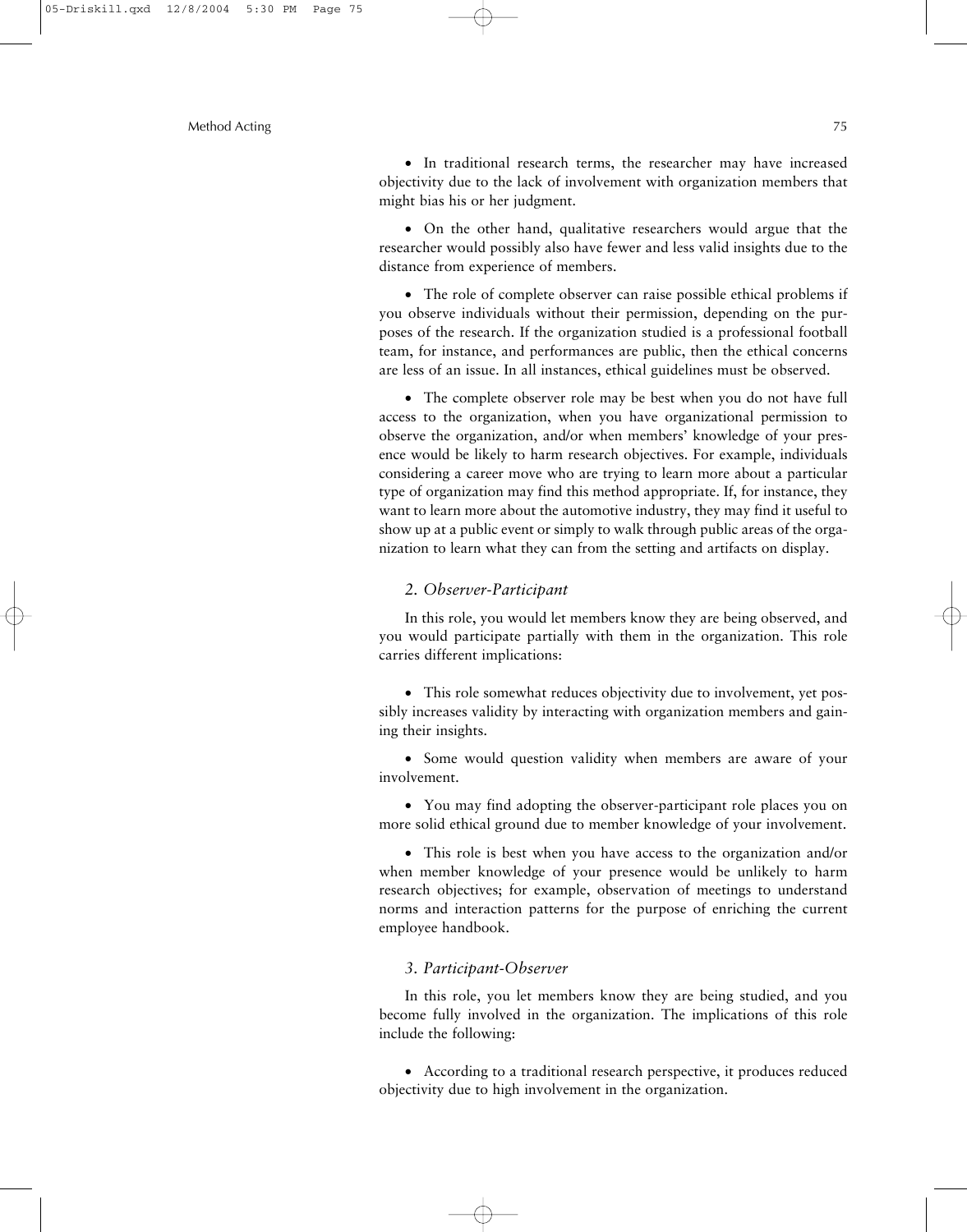• This role produces increased access to the views and insights of organization members, and the researcher herself begins to understand the organization from both internal and external perspectives.

• This role places similar constraints on you as an observer-participant in relation to member awareness of your involvement, yet the more organizational members accept you as a participant, the less they are aware of you as an observer.

• Since organization members are aware of your dual role (researcher and participant), you are on fairly solid ethical ground.

• This role is best when you have longer-term access to the organization and/or when member knowledge of your presence would be unlikely to harm research objectives; for example, observation of day-to-day communication to understand positive and negative patterns that would affect training interventions.

#### *4. Complete Participant*

In this final role, you become fully involved without letting members know of your observation efforts. The implications include the following:

• You have reduced objectivity due to high involvement, and have a high level of insight due to identification with members.

• Possible ethical problems would ensue because of lack of notification of research subjects, depending on purposes of the observations. For example, if you dropped in on meetings without informing those present that you were also there to evaluate and report their behaviors, then your efforts would be judged unethical because of the potential harm that could result to those present. This approach might also be inconsistent with protection of human subjects if you did not allow informed consent of your observation.

• This role is best when you have access to the organization and/or when members' lack of knowledge of your presence would not influence the ethicality of your research purpose. For example, as a human resources department (HRD) manager you could serve and lead more effectively if you gleaned insights about norms and rules through observation of meetings and rituals.

Standards of protection of human subjects, presented in the overview to this section, are critical in cultural research, as well. If you present a cultural study to the CEO of an organization, and your study inadvertently reveals rule breaking or violation of cultural norms, it could have serious career implications for individuals you study.

One of the observation role options, "complete participant," should stand out as the form of observation we engage in every day. Unless you decide to inform others in the workplace of your analysis efforts, you are a complete participant. As a complete participant you are doing something external analysts and researchers are challenged to justify—"clandestine data collection." The ethical justification for an insider is based on the reality that your observation is doing what all members of organizations do, but simply doing it in a more systematic and planned manner. Nonetheless,

05-Driskill.qxd 12/8/2004 5:30 PM Page 76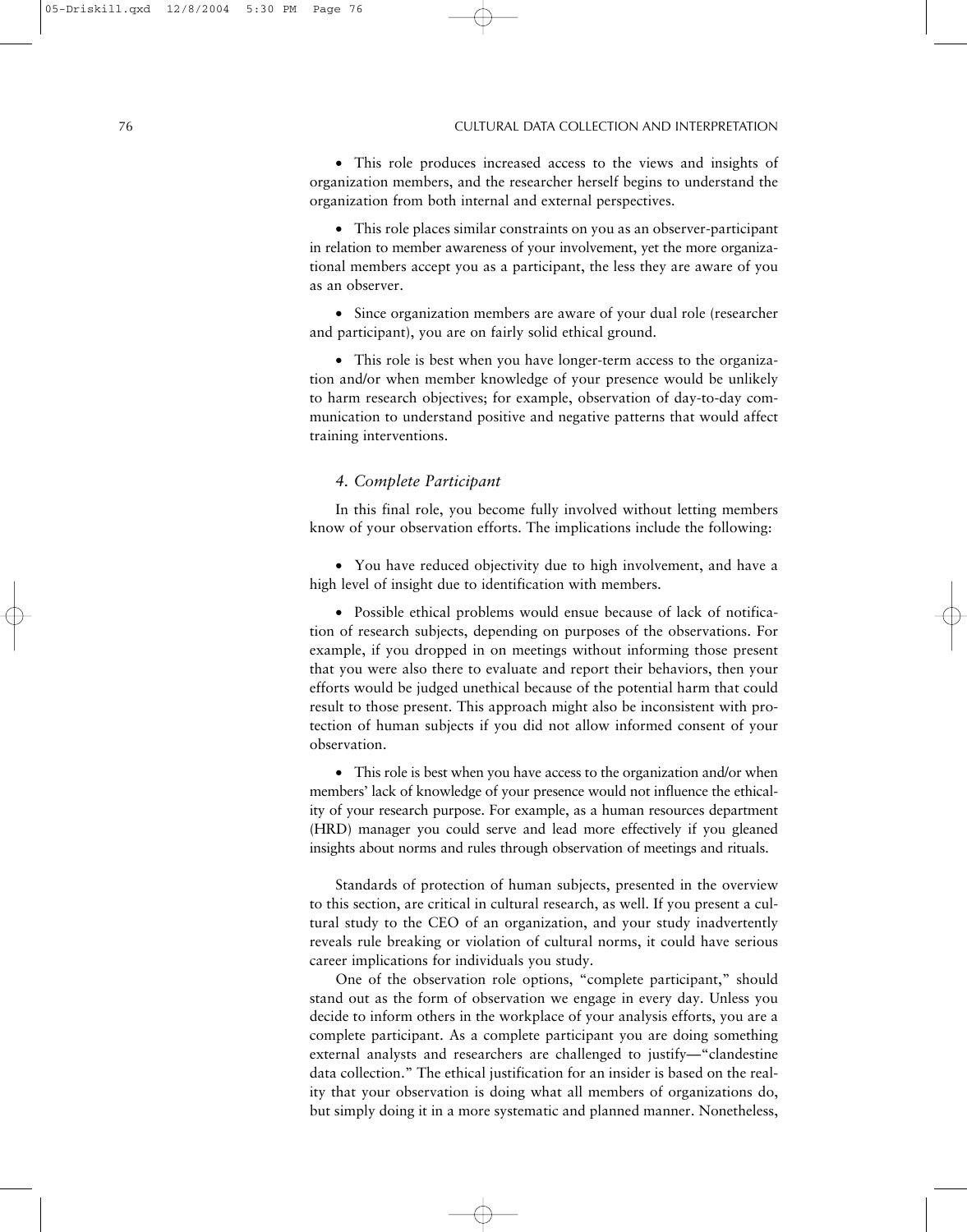realize that, for some, it will be appropriate to seek the permission of a manager or to inform employees of your analysis plans. For example, you may be a trainer in your organization or work in a role that has made you aware of the need for a cultural analysis. After reviewing the value of the study with those you decide to inform, you may want to move ahead with a formal analysis that would involve a participant observer role. Regardless of the role you select, the key is to be aware of the specific issues related to objectivity, validity, and ethics.

#### Conducting Observations

Once you have decided on the most appropriate role, review the following guides for help in the process of conducting the observation and taking notes. Approach the observation with some theoretical framework or purpose in mind. You cannot observe and record everything. You need to have a rationale for what you notice and record. The elements of culture provide such a framework. Try to notice those things you think might be tied to history, a value, a norm, or a cultural hero. We suggested in the introduction to the section on methods (see Table III.1) that your cultural observation could focus on artifacts, interactions, language, and symbols. We also suggested cultural elements most closely tied to each of these observable organizational representations. Look for things that have cultural significance as you follow these guidelines:

#### **1. Make like an alien by making use of various techniques to become a "stranger."**

a. *Write notes on the mundane*, seemingly unimportant events. Improving the quality of our observations, especially if you have been with an organization for much time, involves seeing things with new eyes. The first step in this process is taking notes that record information that you have grown to take for granted. For example, if you were an "old-timer" in the case study that began this unit, you would record the setting, the sitting arrangement, and when and how the meeting began and ended. Such detailed notes force you to see situations with new eyes.

b. *Mutate metaphors* by drawing comparisons or making analogies between things that you normally do not compare (Weick, 1979). Mutating metaphors involves merging or synthesizing two metaphors to capture conflicting values or rules. For example, imagine if you frequently heard two metaphors in your organization: "fast track" and "outer space." As you listened you got the sense that "good" employees were expected to be on the fast track. However, you also heard sarcastic statements about working in outer space with the implication being that there was not a clear sense of what was up or down, since in outer space "up and down" and "north and south" are arbitrary. To capture these two metaphors you might mutate them to create a new metaphor like "working at Organization Z is like being on a corporate ladder without ever knowing which direction is up or down." This mutated metaphor captures what members may be aware of but have not clearly articulated—"We hear about the expectation to move up the ladder but we do not know which way is up!" Such comparisons may clarify or serve to identify a problem in the organization.

Smith and Eisenberg (1987) in their article on Disneyland, for example, indicated that the root problem in employee relations might have begun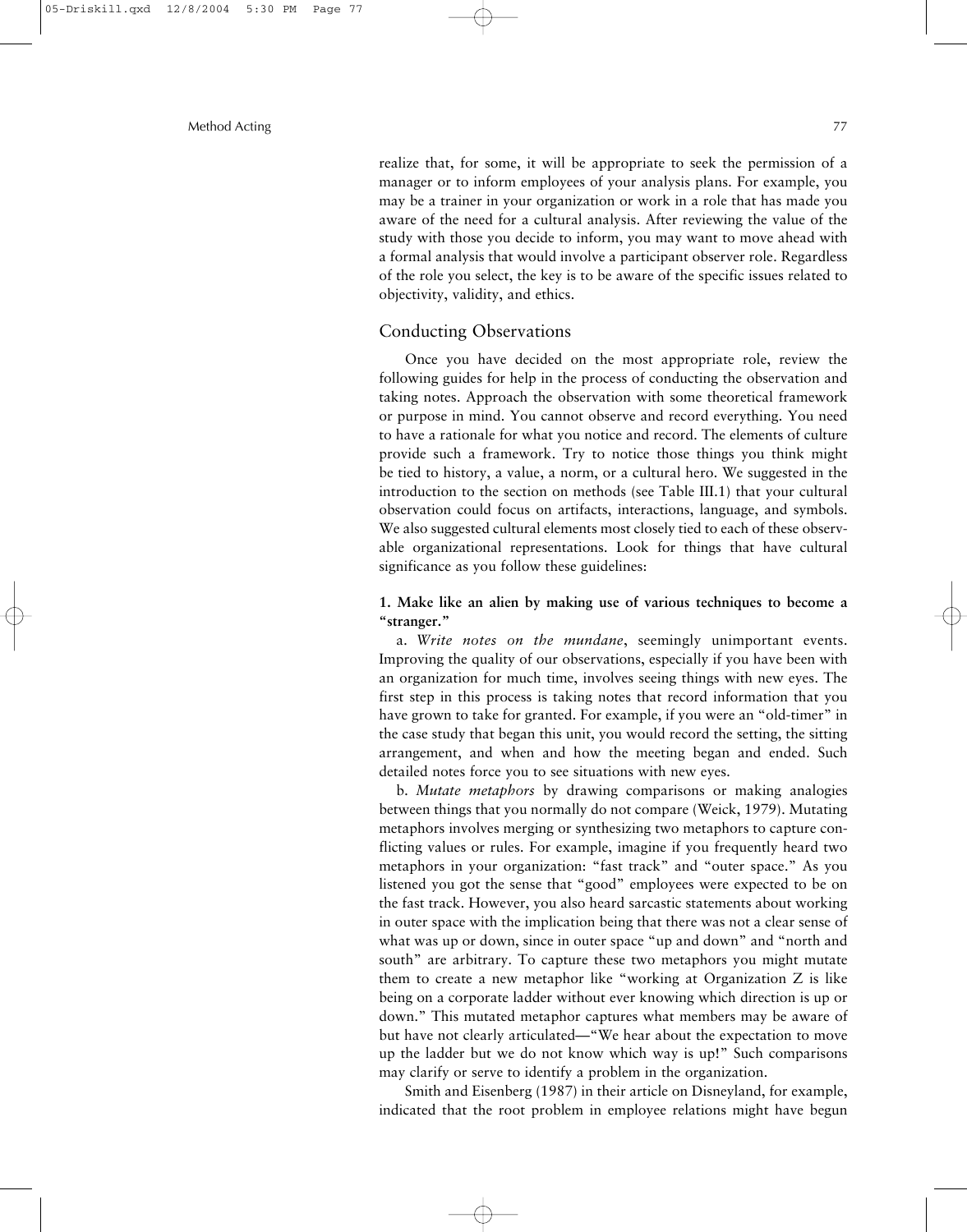when employees began seeing their work through the family rather than the drama metaphor. Rules and actions that might have been easily accepted through the drama metaphor became inappropriate when viewed through the lens of family. For example, you might replace a cast member who is incompetent in a role, but you do not fire family. If you were consulting with an organization that had operated primarily through a family metaphor, what implications would a change in that metaphor have for employees? Customers? Helping the organization manage change might involve a metaphor mutation—if employees were able to mutate metaphors they could envision the change in a new way. For example, the mutation might involve both metaphors, "an acting family" that has to determine who is best for what role.

c. *Ask "why" and "what function" questions of everything.* Though you will have to decide the appropriateness of asking others these types of questions, you should at the minimum reflect on them yourself. For example, you might observe an organization's annual retirement banquet and assume that it indicated a culture in which employee contributions were valued. However, if you asked a member of the organization about it, she might say that there is great pressure for older employees to take early retirement so that less expensive younger employees can be hired. Or she might note that it is a sign that the company values seniority more than excellent performance since the only significant award banquet in the organization is to honor retirees rather than high performers. Once you have made your own possible interpretations, you can make notes to ask organizational insiders how they would interpret the regularities you have observed.

#### **2. If you do not or cannot take notes while observing, reserve time immediately after observation to jot down notes.**

Note taking has the potential advantage of improving the quality of the information you collect on the organization. For those who rarely take notes or keep journals, the process will be awkward and feel like a waste of time. Still, the key is to make time for this process of describing what you see. You may think you will remember details later, but chances are you will forget many important details. Doing a thorough cultural analysis requires noting fine details of language, artifacts, and interaction. These are best captured in detailed field notes. Another value of the process of writing involves not just putting words on paper, but taking the time to capture events, reflect on them, and in time make sense of them. An enhanced or improved cultural analysis depends on your seeing all the possible "dots" in a connect-the-dots worksheet. Sometimes you draw conclusions—connect dots—without adequate attention to details that could change the shape of the picture. To use the drama analogy, note taking may force you to see a way to interpret the language being used in the play in a different light. For example, a review of notes might reveal a pattern you had not seen concerning the way certain types of conflicts were not discussed. This newly emerged pattern might then shed light on other practices, such as premature closure on decisions to avoid conflict. As shown in this example of conflict, your notes should reflect your observation of things that did *not* happen that one might have expected. For example, why did no one ask questions? Why did no one talk about anything not on the formal agenda? Why don't employees have any personal items in their offices?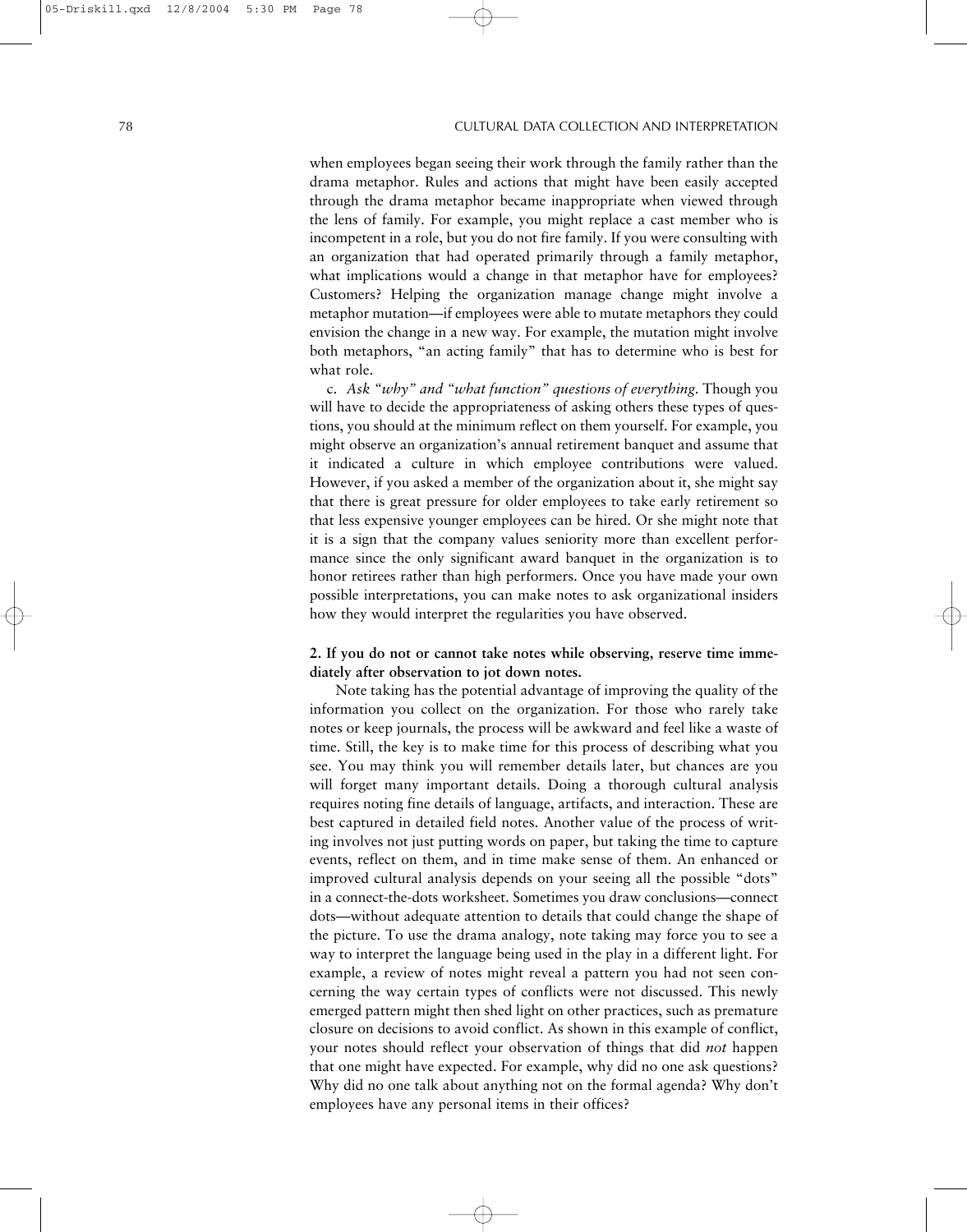**3. Attempt to include observations of meetings, rituals, and so on as well as observations of less formal interactions, events, and the like.**

The tendency, for example, may be to take notes of a ribbon cutting ceremony or a company picnic, but fail to record observations of communication at the coffeepot. Culture, as previously noted, reflects how members experience daily life in the organization. A weekly office meeting or daily coffeepot ritual provides just as much insight into organizational culture as an annual awards banquet. It may be that those coffeepot interactions include significant relationship development rituals that an insider may not see immediately. Such insights may help current employees do more to engage new employees to ensure the latter are not forced to catch on to the importance of the ritual on their own.

#### **4. Use brackets [ ] to help you focus on descriptions instead of interpretations.**

"Bracketing" refers to the idea of putting your first impressions, initial definitions of the culture, and inferences or insights inside of brackets. For example, your first weeks spent in observation might surface the way the lounge area has unique rituals with language you did not hear in other places in the building. These observations might prompt you to draw a conclusion about the overall culture. Strong personalities in interviews or meetings can also prompt a researcher to draw conclusions early in the process. Indeed, our own ambiguity or uncertainty in a new organization will often prompt us to develop premature conclusions. *The key is to bracket these conclusions until you have used other methods and explored all of the elements.* These premature conclusions, if not set aside, can prompt you to slant your future data collection toward supporting these conclusions. They help you separate description from your tentative interpretations as you process your observation. For example, in research on an organization that is involved in community building, Gerald is regularly challenged to place his own biases in brackets. The leaders that he participates with in this organization have differing political and theological positions. It's important for him to bracket reactions to these differences so other information about actual interactions remains in the foreground.

Using the above example, here are four different types of bracketed information that might occur while taking notes during participant observation of a leadership meeting in an organization.

a. *Questions to ask (other) insiders:* There were several new faces today, including two guests. [How would you compare and contrast what happens in a meeting when visitors or newcomers are present versus those times when just the old-timers are there?]

b. *Possible paradoxes, contradictions, root metaphor:* The meeting facilitator briefly introduced the guests who spoke about a recent statewide political initiative. [In past interviews I recall hearing discussions about being cautious about inviting guests to make presentations. I am not clear on the criteria being used . . . .]

c. *Later comparisons—see how your perceptions change:* The meeting ended with a ritual prayer and then with an additional prayer over a leader who was moving to another state to take on an international role in the unity movement. [The special send-off made me think about other meetings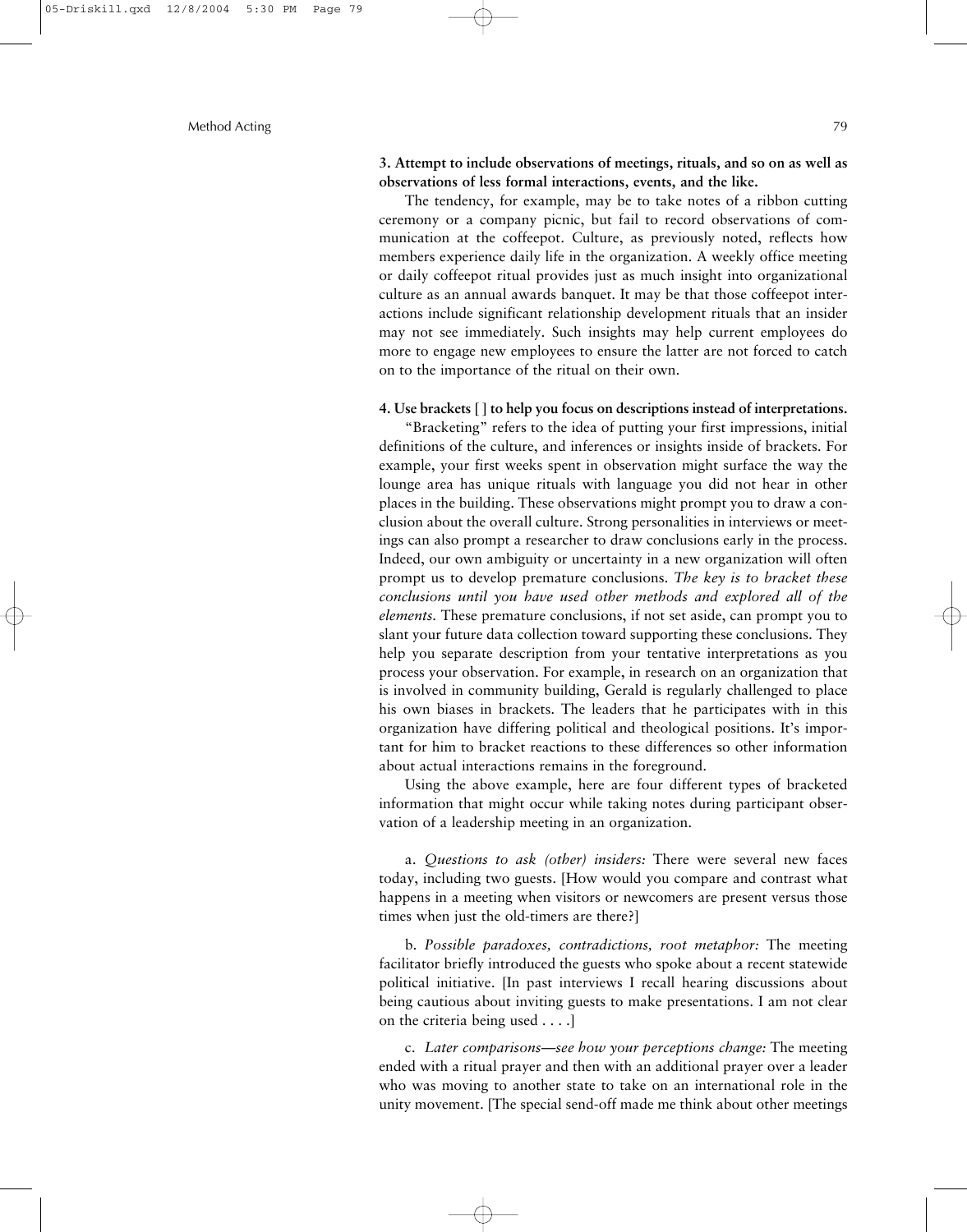that included a special send-off. This particular send-off makes me want to compare the differences in that a value emerged that I had not heard before—a global vision of cooperation among faith leaders. The member seems to be in position to be a hero for this movement.]

d. *Personal reactions/differences:* The guest speakers talked about positive and negative reactions to their political initiative. [I was not fully comfortable with the presentation. I am not sure why, perhaps it was that I did not get to hear the full story, the rationale of their opponents. Has this group ever considered inviting those with divergent views to their meetings? This insight makes me consider business organizations that end up with groupthink because they do not have someone or charge someone to voice divergent views.]

#### **5. If a newcomer or an outsider, make use of insiders to check your understanding of jargon and your inferences about cultural elements.**

Use informal interviews to check if your understanding is accurate. We will discuss the role of interviews in greater depth; this guide is a reminder that observation alone is not sufficient.

Often your own interpretation of an artifact or event may be quite different from the way an insider (or a different insider) might interpret the same event. For example, in one study, conclusions were drawn about an organization's culture from its newsletter, only to discover later that no one read the newsletter, thus it had little impact on culture at the grassroots level. Another cultural analysis included a conclusion based on the many positive memos that the CEO sent to employees. They inferred that the culture was positive and supportive. When checking this conclusion with employees, they found that the memos from the CEO had become a joke because they were sent so frequently and so indiscriminately.

### **6. Review your notes to determine if they allow you to draw reasonable inferences about most of the cultural elements from your notes.**

For example, do the notes of a meeting provide enough detail for you to make relatively valid inferences about communication rules? For instance, take a minute to read an edited version of the notes used in one of the previous guidelines:

There were several new faces at the meeting today, including two guests. The meeting facilitator briefly introduced the guests, who spoke about a recent statewide political initiative. The guest speakers talked about positive and negative reactions to their political initiative. [I was not comfortable with the presentation because I did not get to hear the rationale of their opponents]. The meeting ended with a ritual prayer and with an additional prayer over a leader who was moving to another state to take on an eventual international role in the unity movement.

What inferences could you draw from just this brief section of notes? Notice how even a brief section reveals elements of the culture (e.g., meetingending rituals). However, if the above were the entire entry, what questions would you have? What would you have missed? A lack of detail about how the speakers were introduced, as well as participant interactions or reactions to the speaker, is also evident. Also, notice how we excluded

05-Driskill.qxd 12/8/2004 5:30 PM Page 80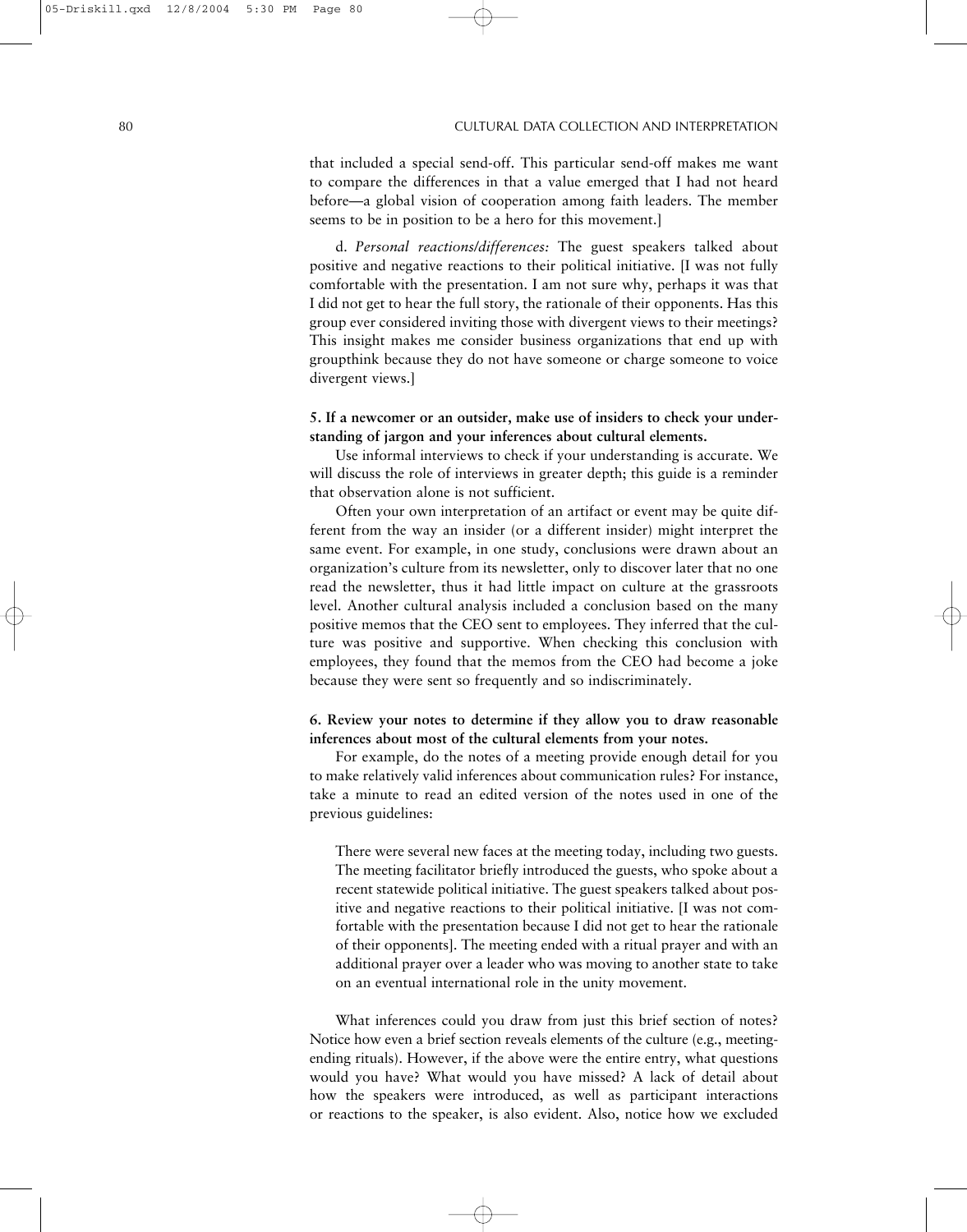brackets that were introduced in the earlier example. The lack of brackets around information means that a later review of these notes would be unlikely to resurface the same questions and observations. If you review notes a week or two later and see a lack of detail, begin to make adjustments. And, again, remember that the goal is to spend a season being a more careful, note-taking observer. This process will pay off in the form of new insights.

#### **7. Categorize notes by elements.**

We reviewed elements of culture in Chapter 4. At this point in your data collection, you should take a first step in analysis by entering relevant data from your notes based on these categories (e.g., rules, heroes, history). We provide a Rehearsal activity at the end of this chapter to move you down the road of "performing culture." In particular, as you classify data into elements, you should be aware of two pragmatic goals. First, classifying data into cultural element categories will serve to guide additional data collection by helping you see gaps. For instance, if you have 2 weeks of notes and have been unable to identify a hero or communication rule, you should let this gap prompt closer and more varied (more times, situations) observations. Second, classifying data into element categories will aid you in the creation of an interview guide or survey. We will cover interviews and surveys in the next chapter. A good set of notes categorized by elements will aid you in gaining the most from these additional data collection practices by helping you identify areas where you need greater clarity or confirmation. For instance, you may have identified what you believe to be a major cultural hero from reading a history of the organization. However, the name of this hero never surfaces in informal discussions or formal meetings. Interviews or surveys may help you determine the relevance of the hero's values and vision for the present.

Connections: Getting More From Rites and Rituals



The elements of culture can be either directly observed (for instance, language and rituals) or inferred from observations (for example, rules and values). A frequent and rich object of observation is the organizational rite or ritual—either a special event in the organization or a daily routine with cultural significance. As you stand backstage, you may find it helpful to understand that something as commonplace and easily observed as a ritual may have more to it than you first realize. A study by Trice and Beyer (1984) illustrated the amount of cultural information that can be gleaned from an observation of rites and ceremonies (forms of rituals). They found numerous types of rites, each of which is listed below. Consider noting examples from your own organization as a way to gain insight to the significance of observing these various types of rites.

Types of Rites:

- Passage: facilitates transition into new social roles and status (e.g., Army basic training)
- Degradation: dissolve social identities and power (e.g., firing and replacing)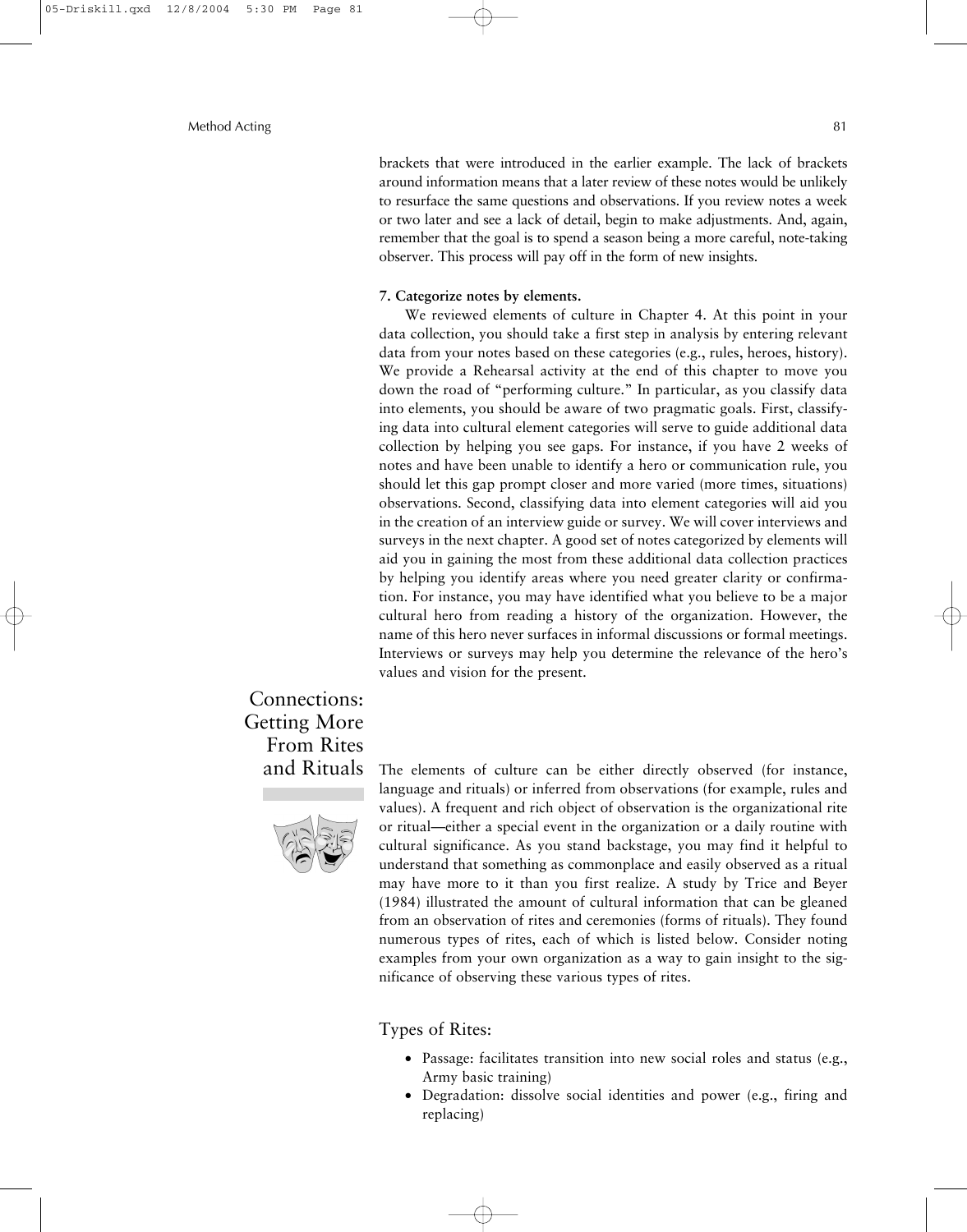- Enhancement: enhance social identities and power (e.g., training certification program)
- Renewal: refurbish social structures and improve their functioning (e.g., a retreat for organizational development)
- Conflict reduction: reduce conflict and aggression (e.g., collective bargaining)
- Integration: encourage and revive common feelings that bind members together and build commitment (e.g., office Christmas party)

Observing and analyzing these various types of rites and rituals provides insight into other elements of culture. For example, an analysis of a retreat or a Christmas party may reveal communication rules, heroes, and history. In either of these settings, a speaker (guest or manager) may review past events or honor certain events or employees. As you listen, you will be able to glean something about the espoused values of the organization. However, in your analysis you must be sure to decipher manifest as well as latent meanings of rites. For instance, the manifest or obvious "surface" meaning of a retreat for organizational development might be the value the organization places on personnel training and planning. In contrast, the latent meaning or the hidden, less obvious meaning might relate to the value placed on renewing and reinforcing friendships in the organization. Notice how in this example, based on Trice and Beyer's (1984) categories, one ritual can serve two functions. For example, the retreat may include a time for play and interaction that serves to bind members together—an integration function. During the same ritual, a renewal function may be served if the key speaker recognizes and reaffirms the current structure of the organization by honoring members who have "climbed the ladder."

Yet even the richness of such an analysis should only underscore an earlier point made. If your analysis focuses on a single element, even an element that holds insights for other elements, you are likely to leave the organization with a skewed or inaccurate understanding of the culture.



**Rehearsal 5.1** A Potpourri of Things to Observe in Cultural Analysis

*Purpose:* Practice observing a variety of organization settings and events that provide insight to elements of culture.

*Directions:* Review the following list of questions. Select two or three and attempt answers to these based on the organization you are analyzing.

- 1. What kind of building houses the organization? What impression does it convey to employees? Visitors?
- 2. What kind of parking is available? Is there any reserved parking? For whom? Is there any pattern of vehicles in the parking lot?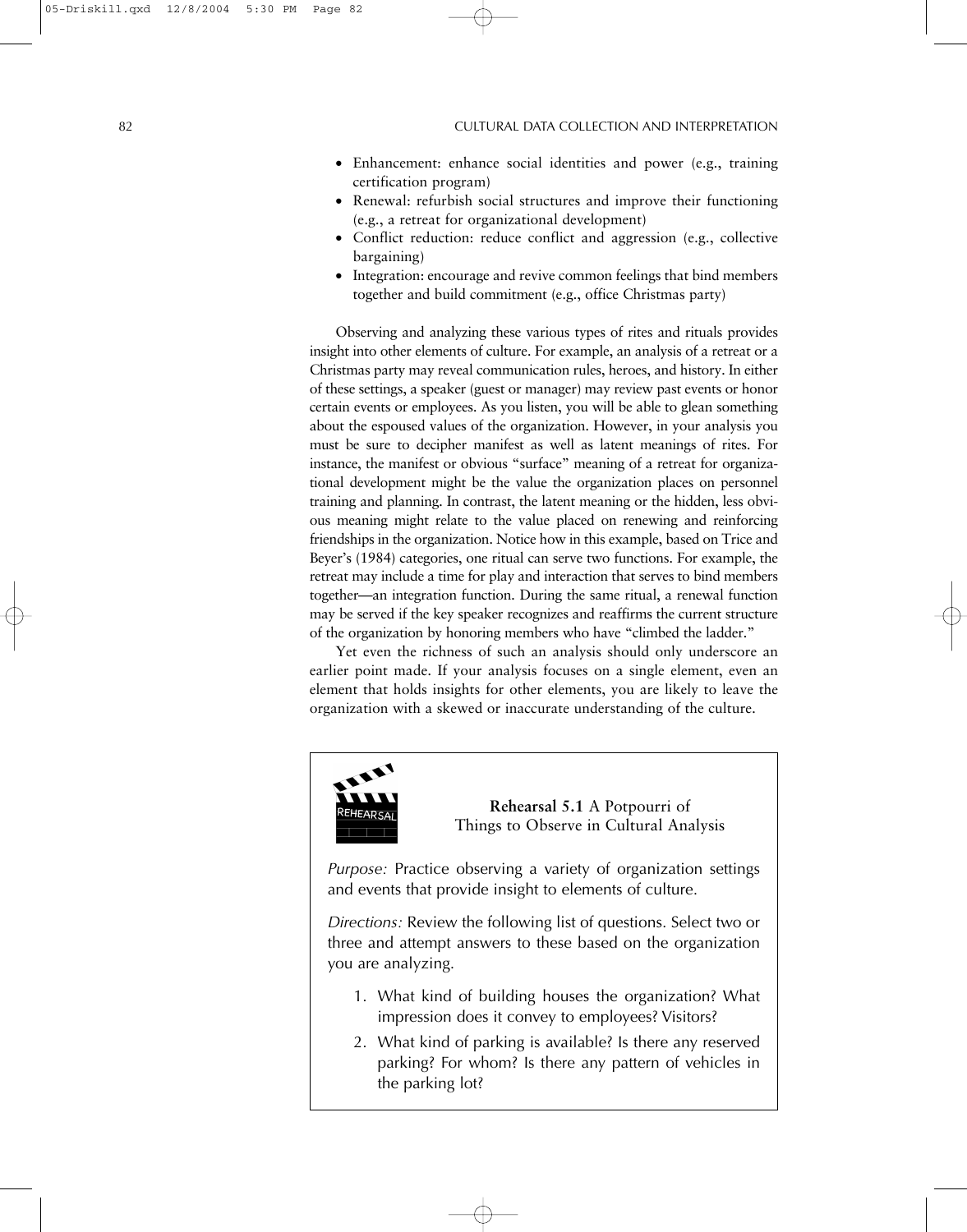| 3. What does the entry look like? What kind of security? |
|----------------------------------------------------------|
| A receptionist?                                          |

- 4. Is there a waiting area for visitors? Does it have chairs? What kind of furniture? What kind of reading material? What is on the walls?
- 5. How is office space configured? Are there "premium" offices like corner spaces or windows with a better view? Who has these offices?
- 6. Are there offices or cubicles? Are office doors open or shut?
- 7. Is workspace nondescript or are there personal items? What type of personal items do employees have in their spaces?
- 8. Do people seem to be working alone or in groups?
- 9. Are there any items on the walls depicting the history? Photographs of founders? Pictures of early physical locations?
- 10. Are there pictures of anyone in public office spaces? Of whom? Why?
- 11. What types of common areas are present? Conference rooms? Break rooms or lounges? Does access to these spaces seem to be restricted?
- 12. What is in the break room? Do people seem to use it?
- 13. What is on the bulletin boards?
- 14. What type of technology do members use? Are there computers on every desk? Recent or vintage? Do employees carry PDAs? Pagers? Cell phones?
- 15. What do people wear? Do there seem to be status differences indicated by dress? Is dress formal or casual?
- 16. How do people address one another? First names? Level of formality?
- 17. Observe a meeting. Where do people sit? Who speaks at the meeting and who does not? Do there seem to be cliques supporting different points of view? Is conflict expressed openly? How long do meetings last?
- 18. Are there awards on the walls? Corporate awards? Individual awards? Team awards?
- 19. Is there anything in this office to indicate uniqueness based on geographic area, or could this office just as easily be located in Boston as Santa Fe?
- 20. How much diversity do you observe by race/ethnicity, gender, age, dress?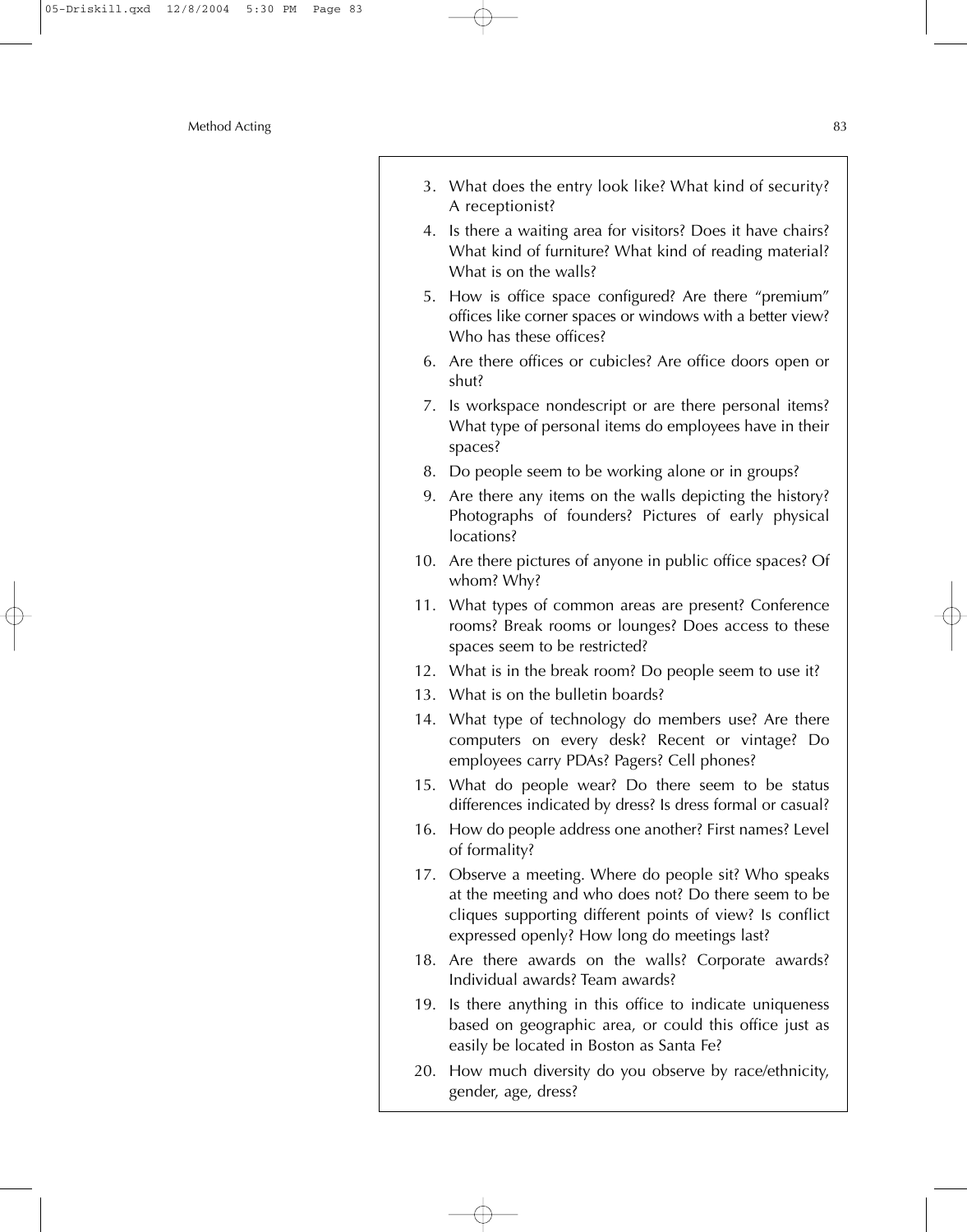Observation as a cultural analysis tool is about taking a step beyond what you do everyday. The key is to be more observant, more aware of what and how you see. Another difference in systematic observation is the formal recording of detailed field notes. At the end of this chapter we provide additional rehearsals aimed at helping you in the observation process in general and the note-taking process in particular. As you engage in these activities and other observation efforts, you should have a better sense of how to apply the major ideas presented in this chapter.

1. There are four observation roles (i.e., complete observer, observerparticipant, participant-observer, complete participant). Each has advantages and disadvantages

- 2. Seven guidelines should aid you in the observation process
	- Make like an alien by making use of various techniques to become a "stranger"
	- Take notes while observing or reserve time immediately after observation
	- Include observations of formal meetings, rituals, and the like, as well as less formal interactions.
	- Use brackets to help you distinguish descriptions and interpretations. Bracket items such as questions, possible paradoxes, later comparisons, and personal reactions/differences.
	- Use insiders to check your understanding of jargon and your inferences about cultural elements.
	- Review your notes to draw inferences about the cultural elements.
	- Categorize notes by elements to guide additional data collection to fill gaps; create interview guides or surveys based on your analysis of data in element categories.

3. Rites and rituals are particularly rich sites for gathering observational cultural data; however, you should remain aware of the need to explore and gather information about all of the elements of culture.

4. As an actor with a renewed commitment to observation, if you enact the various guidelines we have suggested, you should become more adept at competent cultural performance.



**Rehearsal 5.2** Alien Culture Observation

*Purpose*: To develop skills in qualitative data collection and analysis through observing an unfamiliar culture and to become experientially familiar with the concept of seeing a culture through "alien" eyes. The process followed here is a short version of each of the steps of a cultural analysis.

Summary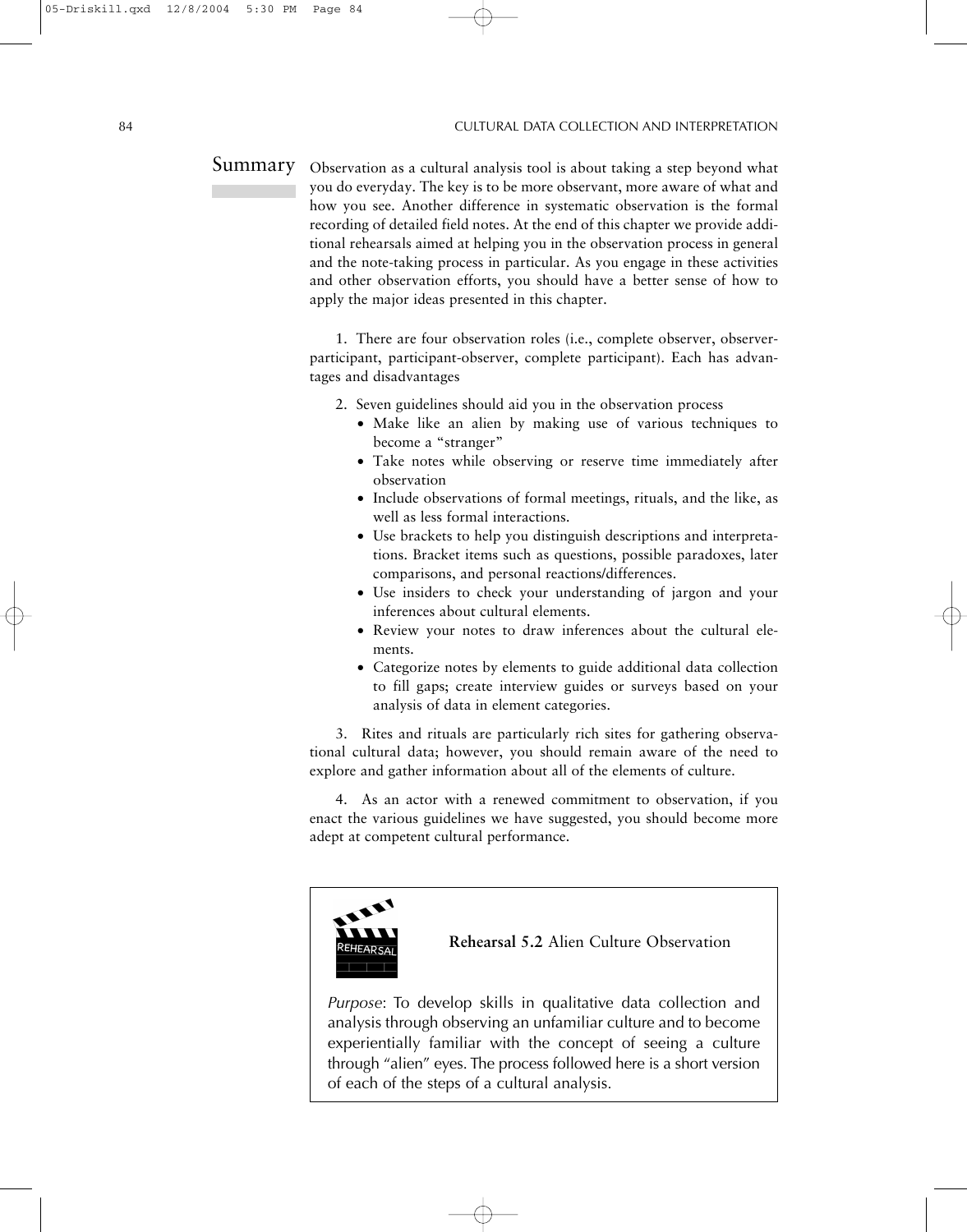#### *Steps:*

#### **1. Identify a culture that**

- a. you consider "alien" to your own
- b. you have limited or no existing knowledge about
- c. would not be dangerous to observe (!)
- d. you would most likely not observe if not encouraged to by this Rehearsal

#### **2. Arrange a time to visit the culture**

- a. Allow a minimum of 1–2 hours
- b. Be sure to gain permission if needed
- c. Take a friend with you if needed for comfort or "fun"

#### **3. Be as unobtrusive as possible**

Remember that unobtrusive behavior depends on the organization. For example, if you visit an open Weight Watcher meeting, unobtrusive might mean keeping things on a first-name basis and not inquiring too much about the background of other participants. In contrast, unobtrusive in an accounting firm might be quietly taking notes during a meeting with the partners.

#### **4. Take field notes during and/or after the observation**

- a. Jot down descriptive information related to both verbal and nonverbal communication.
- b. Bracket [ ] information that relates to your own personal reactions, feelings, interpretations.
- c. An example field note entry from an observation of the UK Day Care might look like this:

*The corner of the room is blocked off from the rest of the larger room. The children in the area are in the 2-year-old age group. [I find it strange that they spend most of their day away from older and younger kids]. In the morning, all of the children are greeted with a hug, some children stood limply and did not return the hug while others squeezed back tightly. [Why don't they ask if the child wants to be hugged?] A teacher runs from one side of the area to catch a child about to hit another child with a block. He makes it in time and after removing the block takes the little girl's hand and has her softly touch the little boy she was about to hit. The teacher says, "Remember hands are for touching softly, not for hitting and hurting." [Why didn't he say anything about the boy taking the block from the girl!]*

- **5. Develop a summary that**
	- a. provides example data related to at least three of the elements of culture.

*(Continued)*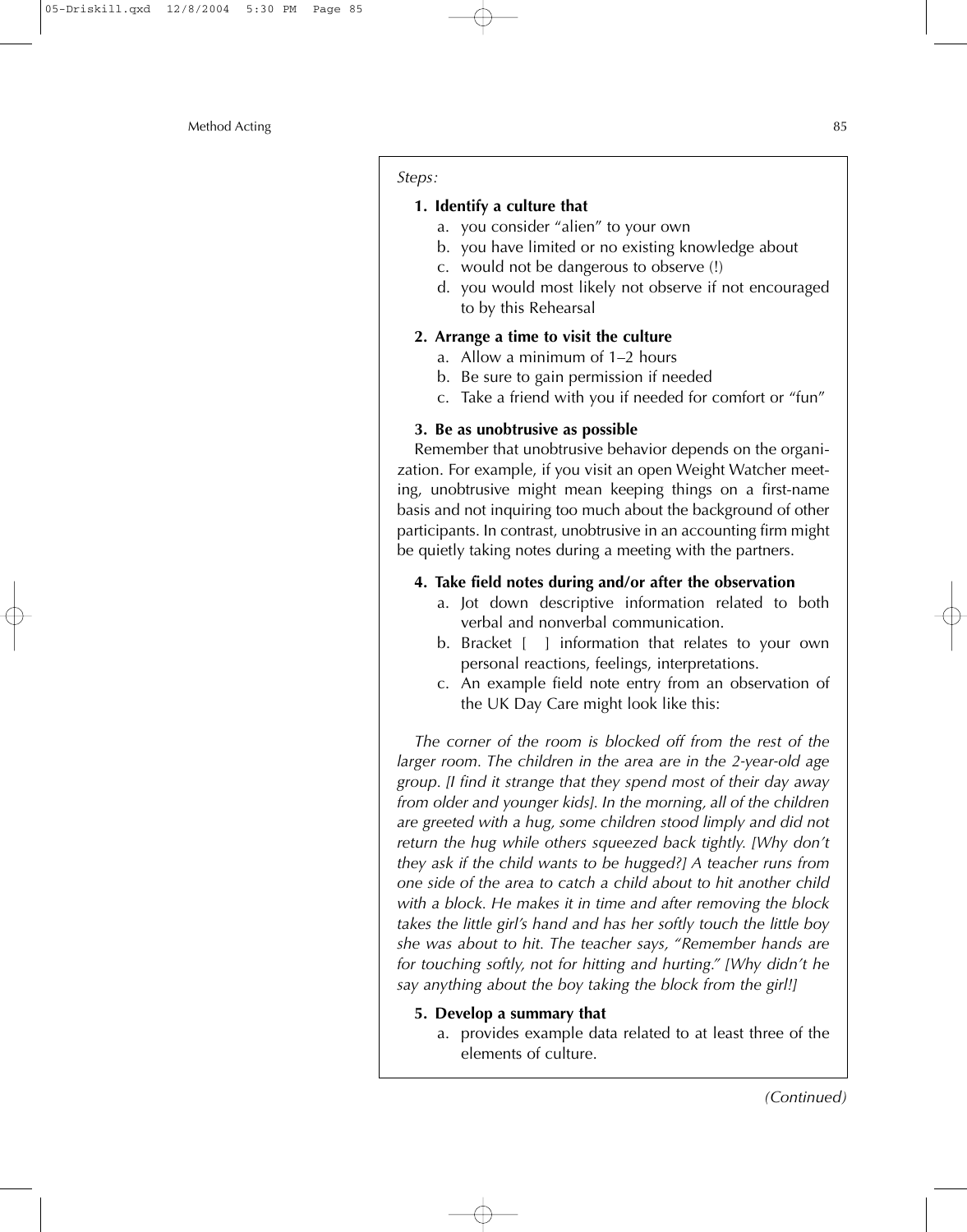(Continued)

For example*:*

- **Rules:** Redirect aggression by verbally and nonverbally demonstrating appropriate use of hands. Several teachers were observed telling a child how to touch.
- **Physical Setting:** The setup of the room provides a way for age-specific teaching and interaction to occur.
- **Rituals:** Morning hugs are part of the daily activities.
	- b. interprets the data (organized by elements) by stating an overall theme

For example: *Positive use of touch is a mandated and encouraged behavior. Rules and rituals indicate that teachers should initiate touch often during the day as well as encourage children to touch each other in appropriate ways.*

c. infers an overall definition of the culture based on themes and elements

Examples: A paradox, *The UK Day Care restricts inter-age touching, but mandates adult-child touching*. Or a root metaphor, *The UK Day Care is like. . . .*

**6. Prepare a summary to discuss with a mentor, a colleague, or an instructor.**



**Rehearsal 5.3** Note-Taking Guidelines

The best way to sharpen your observation abilities is through practice. A review of note-taking guidelines is provided in a checklist to assist you. Use this checklist to review the field notes you compiled in the "Alien Culture" assignment to be sure you followed all the guidelines about systematic observation.

- 1. Make like an alien by making use of various techniques to become a "stranger":
	- a. Write notes on the mundane
	- b. Mutate metaphors
	- c. Ask "why" and "what function" questions of everything